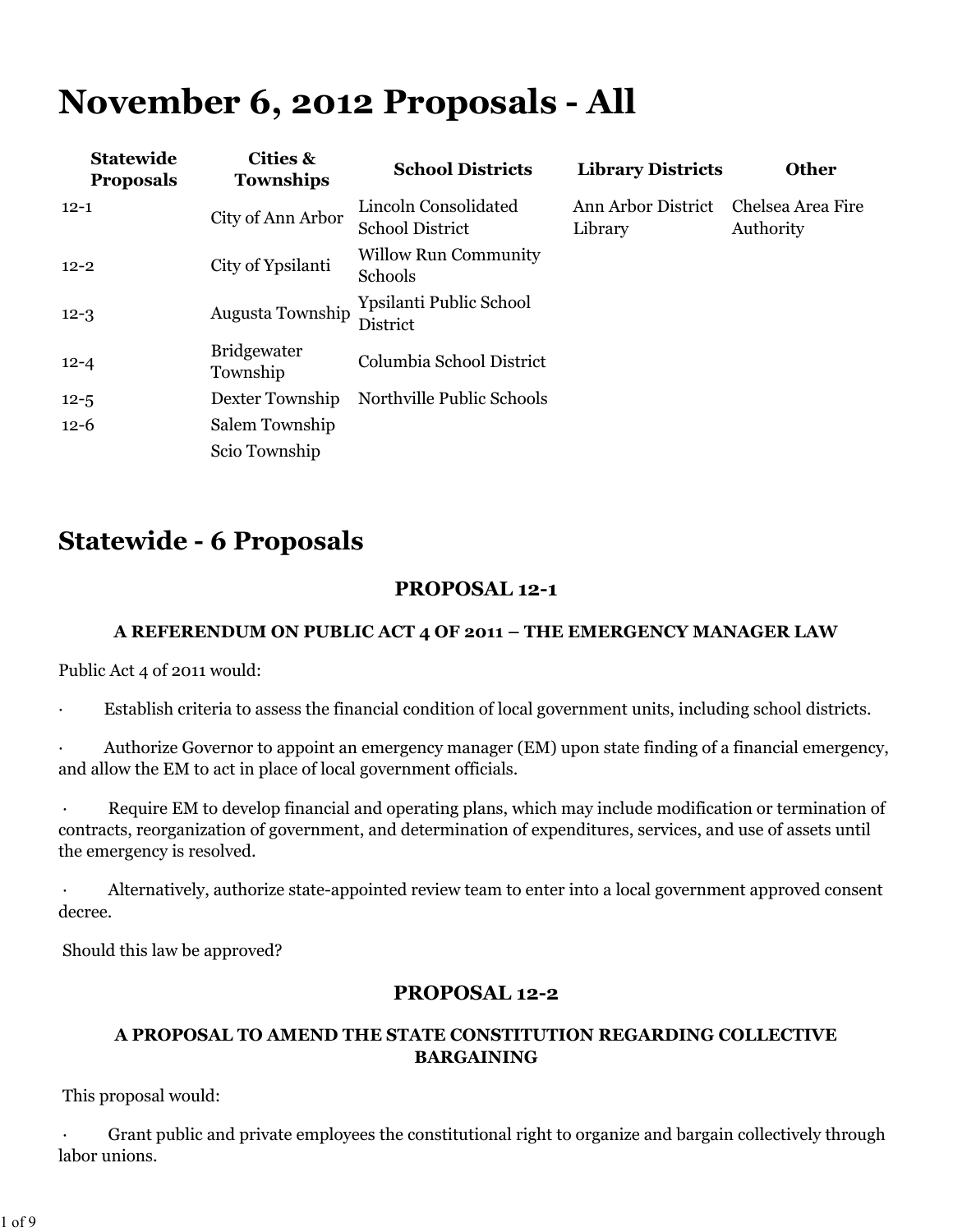Invalidate existing or future state or local laws that limit the ability to join unions and bargain collectively, and to negotiate and enforce collective bargaining agreements, including employees' financial support of their labor unions. Laws may be enacted to prohibit public employees from striking.

 · Override state laws that regulate hours and conditions of employment to the extent that those laws conflict with collective bargaining agreements.

Define "employer" as a person or entity employing one or more employees.

Should this proposal be approved?

### **PROPOSAL 12-3**

#### **A PROPOSAL TO AMEND THE STATE CONSTITUTION TO ESTABLISH A STANDARD FOR RENEWABLE ENERGY**

This proposal would:

Require electric utilities to provide at least 25% of their annual retail sales of electricity from renewable energy sources, which are wind, solar, biomass, and hydropower, by 2025.

Limit to not more than 1% per year electric utility rate increases charged to consumers only to achieve compliance with the renewable energy standard.

Allow annual extensions of the deadline to meet the 25% standard in order to prevent rate increases over the 1% limit.

Require the legislature to enact additional laws to encourage the use of Michigan made equipment and employment of Michigan residents.

Should this proposal be approved?

# **PROPOSAL 12-4**

#### **A PROPOSAL TO AMEND THE STATE CONSTITUTION**

### **TO ESTABLISH THE MICHIGAN QUALITY HOME CARE COUNCIL**

#### **AND PROVIDE COLLECTIVE BARGAINING**

#### **FOR IN-HOME CARE WORKERS**

This proposal would:

 · Allow in-home care workers to bargain collectively with the Michigan Quality Home Care Council (MQHCC). Continue the current exclusive representative of in-home care workers until modified in accordance with labor laws.

Require MQHCC to provide training for in-home care workers, create a registry of workers who pass background checks, and provide financial services to patients to manage the cost of in-home care.

Preserve patients' rights to hire in-home care workers who are not referred from the MQHCC registry who are bargaining unit members.

· Authorize the MQHCC to set minimum compensation standards and terms and conditions of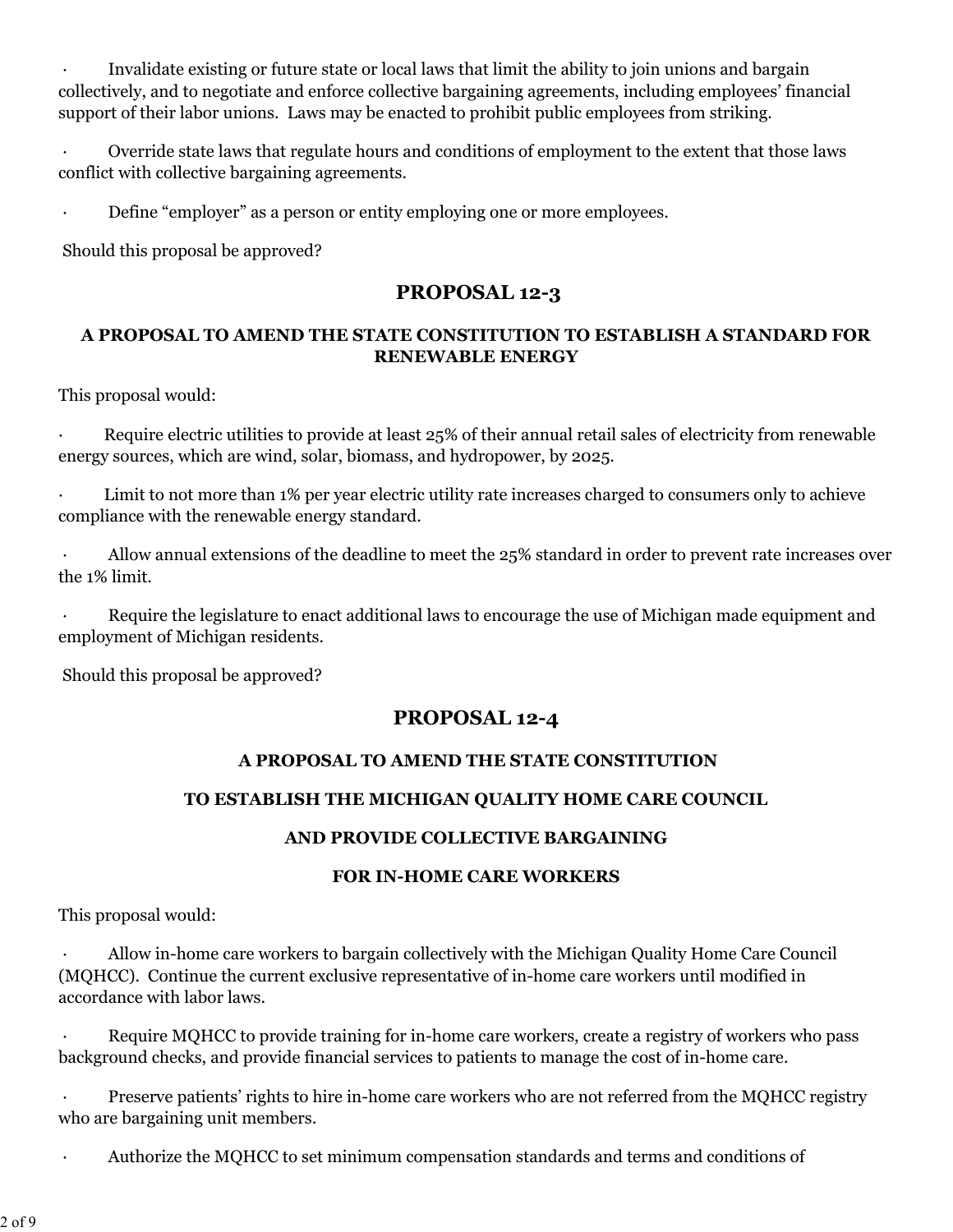employment.

Should this proposal be approved?

# **PROPOSAL 12-5**

#### **A PROPOSAL TO AMEND THE STATE CONSTITUTION**

#### **TO LIMIT THE ENACTMENT OF NEW TAXES BY STATE GOVERNMENT**

This proposal would:

Require a 2/3 majority vote of the State House and the State Senate, or a statewide vote of the people at a November election, in order for the State of Michigan to impose new or additional taxes on taxpayers or expand the base of taxation or increasing the rate of taxation.

This section shall in no way be construed to limit or modify tax limitations otherwise created in this Constitution.

Should this proposal be approved?

# **PROPOSAL 12-6**

#### **A PROPOSAL TO AMEND THE STATE CONSTITUTION**

#### **REGARDING CONSTRUCTION OF**

#### **INTERNATIONAL BRIDGES AND TUNNELS**

This proposal would:

Require the approval of a majority of voters at a statewide election and in each municipality where "new international bridges or tunnels for motor vehicles" are to be located before the State of Michigan may expend state funds or resources for acquiring land, designing, soliciting bids for, constructing, financing, or promoting new international bridges or tunnels.

· Create a definition of "new international bridges or tunnels for motor vehicles" that means, "any bridge or tunnel which is not open to the public and serving traffic as of January 1, 2012."

Should this proposal be approved?

# **City of Ann Arbor - 2 Proposals**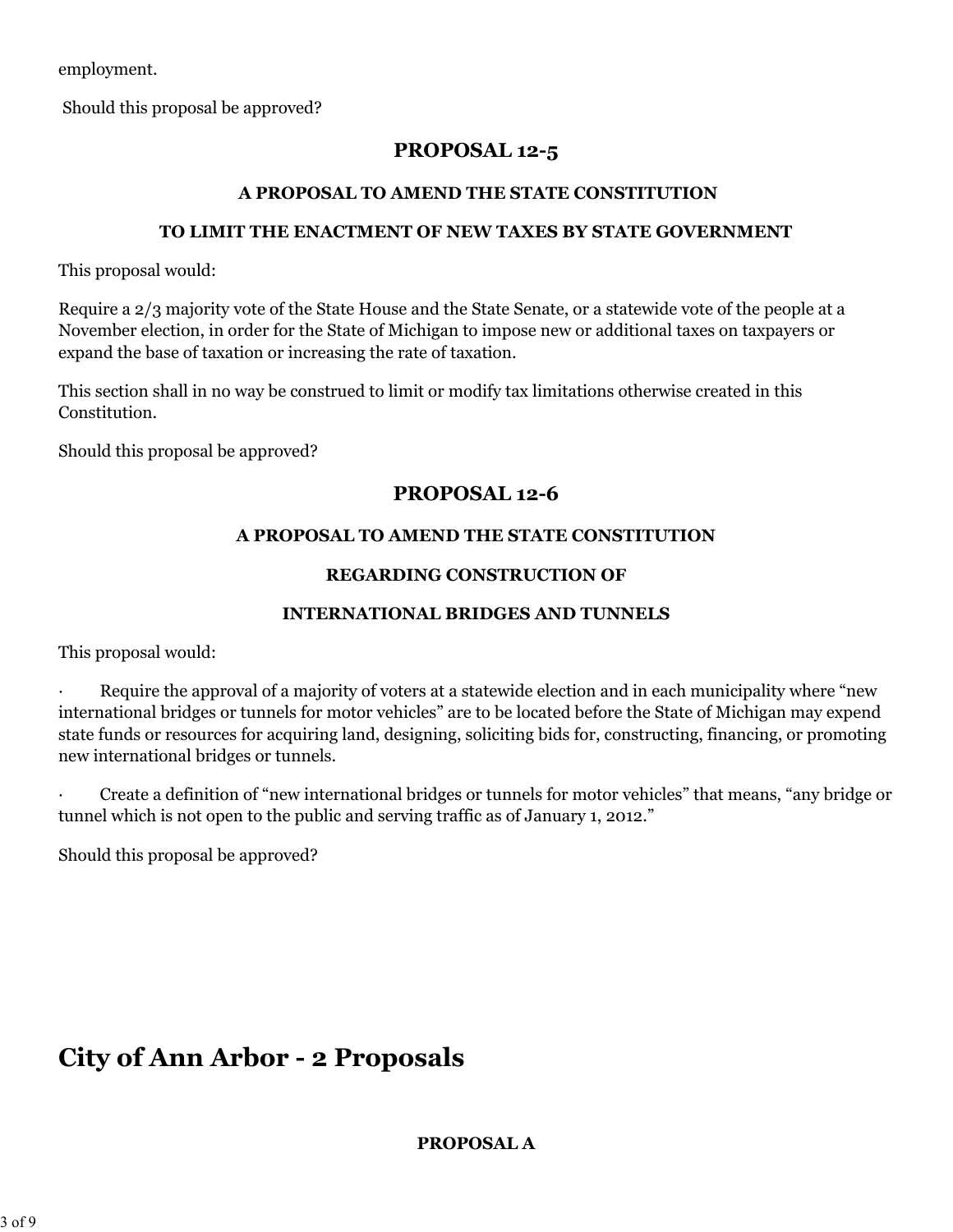#### ANN ARBOR CITY CHARTER AMENDMENT AUTHORIZING TAX FOR PARK MAINTENANCE AND CAPITAL IMPROVEMENTS

Shall the Charter be amended to authorize a tax up to 1.10 mills for park maintenance and capital improvements for 2013 through 2018 to replace the previously authorized tax for park maintenance and capital improvements for 2007 through 2012, which will raise in the first year of the levy the estimated total revenue of \$5,052,000.

#### **PROPOSAL B**

#### ANN ARBOR CITY CHARTER AMENDMENT TAX FOR ART IN PUBLIC PLACES

Shall the Charter be amended to limit sources of funding for art in public places and to authorize a new tax of up to one-tenth (0.10) of a mill for 2013 through 2016 to fund art in public places, which 0.10 mill will raise in the first year of levy the estimated revenue of \$459,273?

# **City of Ypsilanti - 2 Proposals**

### CITY CHARTER REVISION QUESTION

Shall the City of Ypsilanti Home Rule Charter, proposed by the Ypsilanti Charter Revision Commission be adopted?

### CHARTER AMENDMENT TO MAKE USE/CONSUMPTION OF MARIJUANA LOWEST POLICE PRIORITY

Shall the Ypsilanti City Charter be amended such that the use and/or consumption of one ounce or less of usable marijuana by adults 21 years or older is the lowest priority of law enforcement personnel?

# **Augusta Township - 1 Proposal**

Proposal

(Police Protection)

Shall the Charter Township of Augusta be authorized to levy and increase the limitations of the total amount of general ad valorem taxes which may be imposed in any one year upon real and tangible personal property in the Charter Township of Augusta, Washtenaw County, Michigan, as provided by Section 6 of Article IX of the Constitution of Michigan, 1965, from 0.0 to 1.7 mills (\$1.70 per \$1,000), for a period of four (4) years from 2012 through 2015 both inclusive for the purpose of providing revenue for law enforcement services? The first year of this levy will generate an estimated revenue of \$326,635.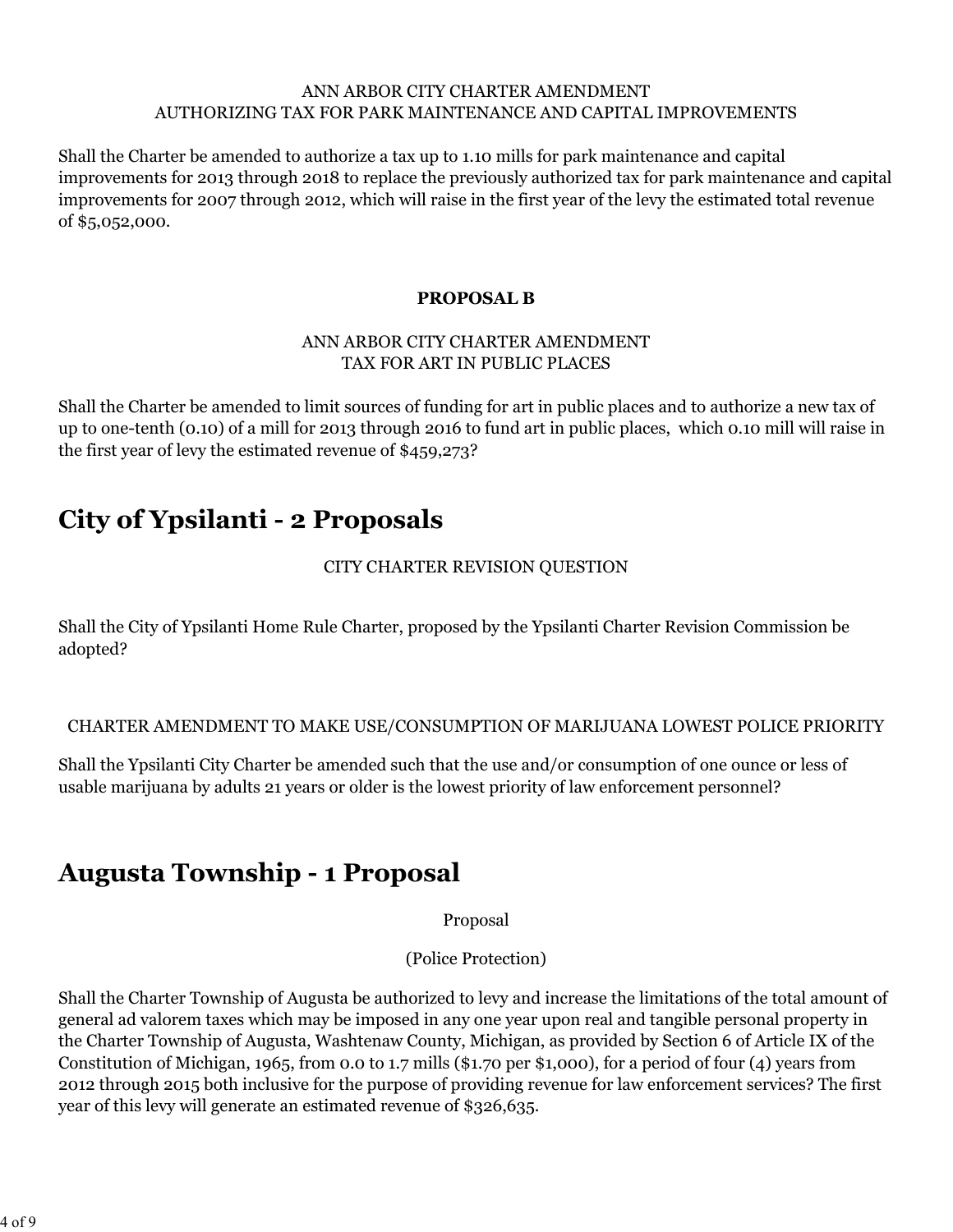# **Bridgewater Township - 2 Proposals**

### **Proposed Extra Voted Millage for Police Services**

Shall Bridgewater Township impose an increase of up to 1.50 mills (\$1.50 per \$1,000 of taxable value) in the tax limitation imposed under Article IX, Sec. 6 of the Michigan Constitution and levy it for 2 (two) years, 2012 through 2013, inclusive, to maintain the township's contracted police services with the Washtenaw County Sheriff Department, raising an estimated \$124,877 in the first year the millage is levied.

#### **Proposed Extra Voted Millage for Roads**

Shall Bridgewater Township impose an increase of up to 1.00 mill (\$1.00 per \$1,000 of taxable value) in the tax limitation imposed under Article IX, Sec. 6 of the Michigan Constitution and levy it for 4 (four) years, 2012 through 2015, inclusive, for road improvements and maintenance of roads in Bridgewater Township, raising an estimated \$83,251 in the first year the millage is levied.

# **Dexter Township - 1 Proposal**

### **DEXTER TOWNSHIP**

### **ESTABLISH AND CONSTRUCT A PERMANENT FIRE SUBSTATION**

### **MILLAGE PROPOSAL**

Shall Dexter Township impose an increase of up to 1.00 mills (\$1.00 per \$1,000 of taxable value) in the tax limitation imposed under Article IX, Section 6 of the Michigan Constitution and levy it for seven (7) years, 2012 through 2018 inclusive for the purpose of providing funds for the establishment and construction of a permanent fire substation in the township which 1.00 mill increase will raise an estimated \$287,000.00 the first year the millage is levied.

# **Salem Township - 1 Proposal**

# **SALEM TOWNSHIP REZONING REFERENDUM**

Ordinance 2012-05-08-01 was adopted by the Salem Township Board of Trustees on May 8, 2012, to amend the Official Zoning Map of Salem Township to rezone Parcel Nos. A01-25-300-018, A01-25-300-019, A01-25-300-020, A01-25-300-021, A01-25-300-009, A01-25-400-007 (affecting a total of approximately 91.61 acres, in the Urban Services District (USD), generally located on the north side of M-14 between Gotfredson Road and Napier Road) from Agriculture Residential (AR) to General Commercial (GC). Shall this rezoning be approved?

# **Scio Township - 1 Proposal**

### **TOWNSHIP OF SCIO**

### **FARMLAND AND OPEN SPACE LAND PRESERVATION**

### **MILLAGE PROPOSAL**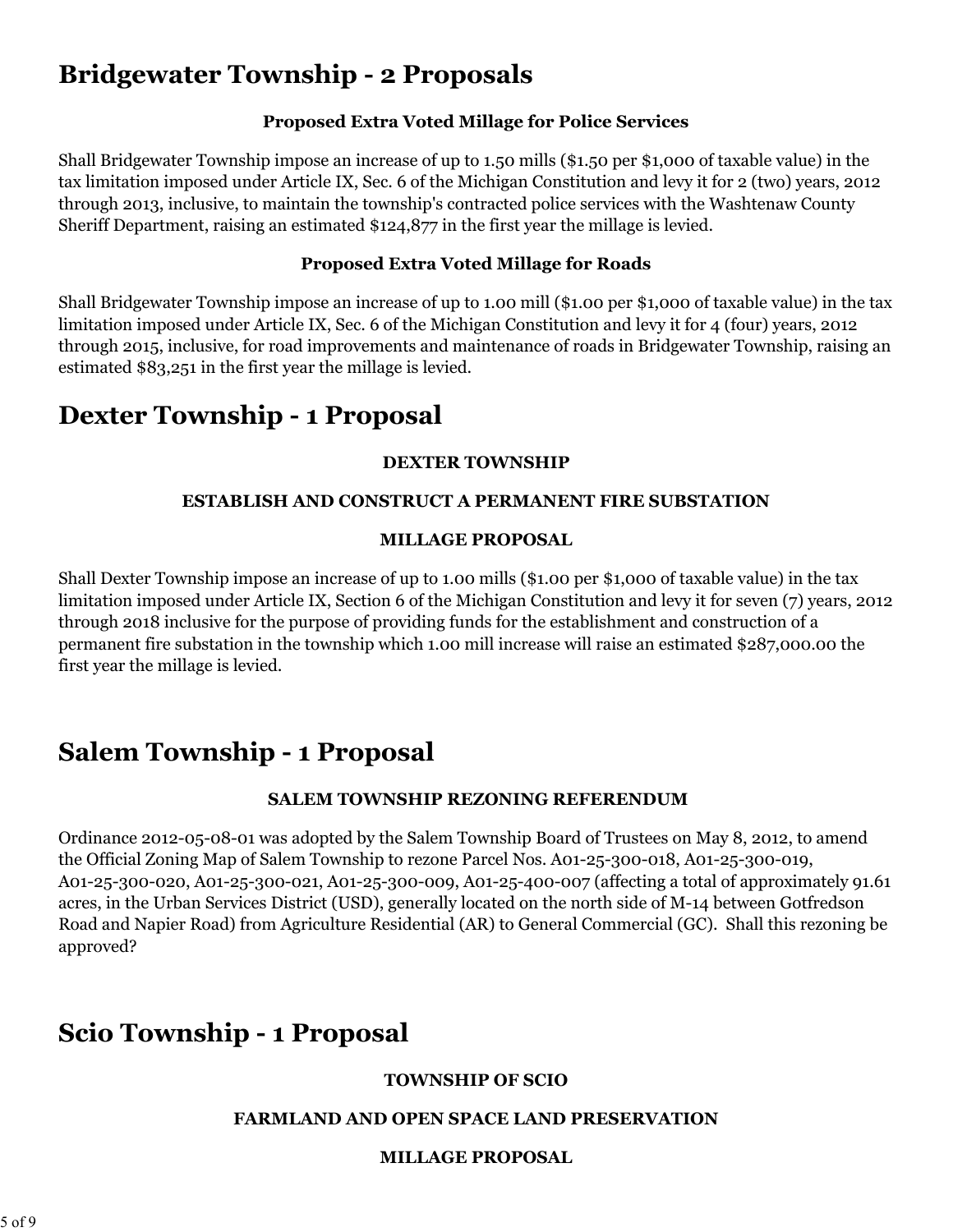Shall the previously authorized increase in tax limitation imposed under Article IX, Sec. 6 of the Michigan Constitution of 1963 on all taxable real and tangible personal property in the Township of Scio, Washtenaw County, be renewed in an amount not to exceed .4942 mill (\$.4942 on each \$1,000.00 of taxable value) for a period of ten (10) years, 2014 to 2023 inclusive, for the purpose of continuing to fund the voluntary purchase of land or interests in land throughout the Township, and enabling the Township to take advantage of matching funds from the City of Ann Arbor and elsewhere in order to preserve farmland, open space, wildlife habitat, scenic views, protect drinking water sources and the water quality of rivers and streams, and provide new parks, recreational opportunities and trails; and shall the Township levy such millage for said purpose? The estimate of the revenue the Township will collect if the millage is approved and levied by the Township in the 2014 calendar year is approximately \$ 631,000. A portion of the revenue collected will be required to be distributed to the Scio Township Downtown Development Authority and the Village of Dexter Downtown Development Authority.

# **Lincoln Consolidated School District - 2 Proposals**

### MILLAGE RENEWAL PROPOSAL TO

### CONTINUE TO PROVIDE EARMARKED FUNDS

#### TO OPERATE COMMUNITY RECREATION PROGRAMS,

#### INCLUDING FOR SENIOR CITIZENS

Shall the currently authorized millage rate limitation of .1 mill (\$0.10 on each \$1,000.00 of taxable valuation) on the amount of taxes which may be assessed against all property in Lincoln Consolidated School District, Washtenaw and Wayne Counties, Michigan, be renewed for a period of 6 years, 2013 to 2018, inclusive, for the purpose of providing funds for operating community recreation programs, including for senior citizens; the estimate of the revenue the school district will collect for such recreation program if the millage is approved and levied in 2013 is approximately \$78,224 (this is a renewal of millage which will expire with the 2012 tax levy)?

#### OPERATING MILLAGE RENEWAL PROPOSAL

This proposal will allow the school district to levy the statutory rate of 18 mills on all property, except principal residence and other property exempted by law, required for the school district to receive its revenue per pupil foundation allowance and renews millage that will expire with the 2013 tax levy.

Shall the currently authorized millage rate limitation of 18.2105 mills (\$18.2105 on each \$1,000 of taxable valuation) on the amount of taxes which may be assessed against all property, except principal residence and other property exempted by law, in Lincoln Consolidated School District, Washtenaw and Wayne Counties, Michigan, be renewed for a period of 5 years, 2014 to 2018, inclusive, to provide funds for operating purposes; the estimate of the revenue the school district will collect if the millage is approved and levied in 2014 is approximately \$2,720,614 (this is a renewal of millage which will expire with the 2013 tax levy)?

# **Willow Run Community Schools - 2 Proposals**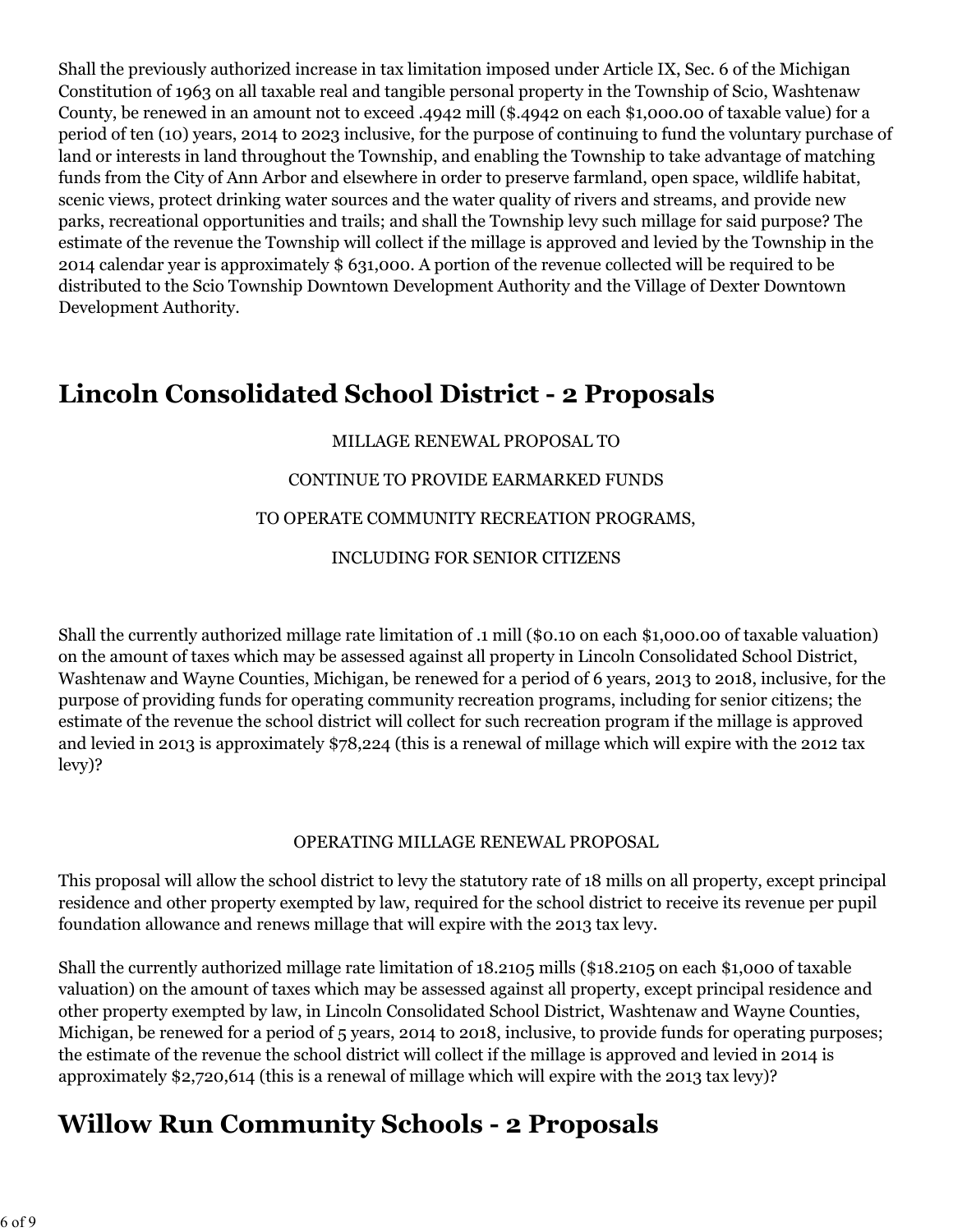#### **SCHOOL DISTRICT CONSOLIDATION PROPOSAL**

Shall the territory of the following school districts be united to form one (1) school district?

Willow Run Community Schools, Washtenaw County, Michigan, and

School District of Ypsilanti, Washtenaw County, Michigan

#### **OPERATING MILLAGE PROPOSAL**

This proposal will allow the consolidated school district to levy not more than the statutory rate of 18 mills on all property, except principal residence and other property exempted by law, required for the consolidated school district to receive its revenue per pupil foundation allowance. This proposal will be effective only if the question of consolidation is approved by the electorate at this same election.

Shall the limitation on the amount of taxes which may be assessed against all property, except principal residence and other property exempted by law, in the consolidated territory of Willow Run Community Schools, Washtenaw County, Michigan, and School District of Ypsilanti, Washtenaw County, Michigan, be increased by 18 mills (\$18.00 on each \$1,000 of taxable valuation) for a period of 5 years, 2013 to 2017, inclusive, to provide funds for operating purposes for the consolidated school district; the estimate of the revenue the consolidated school district will collect if the consolidation proposition and the millage is approved and levied in 2013 is approximately \$8,920,000 from the local property taxes authorized herein (to be effective only if the question of consolidation is approved by the electorate at this same election)?

# **Ypsilanti Public Schools - 2 Proposals**

### **SCHOOL DISTRICT CONSOLIDATION PROPOSAL**

Shall the territory of the following school districts be united to form one (1) school district?

Willow Run Community Schools, Washtenaw County, Michigan, and

School District of Ypsilanti, Washtenaw County, Michigan

#### **OPERATING MILLAGE PROPOSAL**

This proposal will allow the consolidated school district to levy not more than the statutory rate of 18 mills on all property, except principal residence and other property exempted by law, required for the consolidated school district to receive its revenue per pupil foundation allowance. This proposal will be effective only if the question of consolidation is approved by the electorate at this same election.

Shall the limitation on the amount of taxes which may be assessed against all property, except principal residence and other property exempted by law, in the consolidated territory of Willow Run Community Schools, Washtenaw County, Michigan, and School District of Ypsilanti, Washtenaw County, Michigan, be increased by 18 mills (\$18.00 on each \$1,000 of taxable valuation) for a period of 5 years, 2013 to 2017, inclusive, to provide funds for operating purposes for the consolidated school district; the estimate of the revenue the consolidated school district will collect if the consolidation proposition and the millage is approved and levied in 2013 is approximately \$8,920,000 from the local property taxes authorized herein (to be effective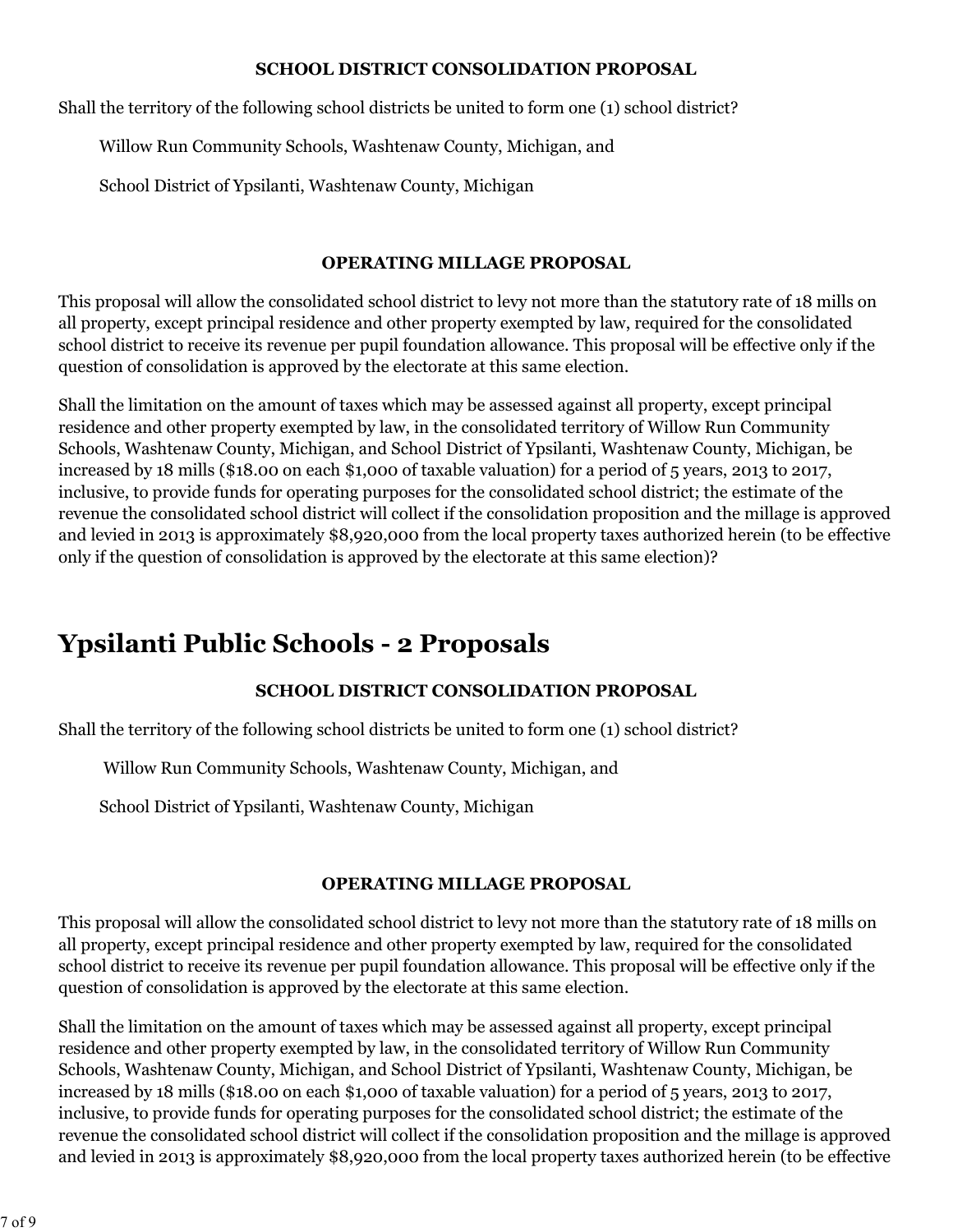# **Ann Arbor District Library - 1 Proposal**

#### **Ann Arbor District Library Downtown Building Proposal**

Shall the Ann Arbor District Library, formed by the Ann Arbor Public Schools and the City of Ann Arbor, County of Washtenaw, State of Michigan, borrow the sum of not to exceed sixty-five million dollars (\$65,000,000) and issue its general obligation unlimited tax bonds, in one or more series, payable in not to exceed thirty (30) years from the date of issuance of such bonds, for the purpose of paying all or part of the costs of constructing, furnishing and equipping a new main library building to be located at the current site of the downtown library building, including costs related thereto?

The following is for informational purposes only:

The estimated millage to be levied in 2013 to pay the debt service on such bonds is 0.56 mills (\$0.56 per \$1,000 of taxable value) and the estimated simple average annual millage rate required to retire the bonds is 0.47 mills (\$0.47 per \$1,000 of taxable value). In accordance with State law, a portion of the revenue collected may be subject to capture by the City of Ann Arbor Downtown Development Authority and the Scio Township Downtown Development Authority.

# **Chelsea Area Fire Authority - 1 Proposal (Chelsea City, Lima Twp, Lyndon Twp, Sylvan Twp)**

### **Chelsea Area Fire Authority Renewal Millage Proposal**

Shall the Chelsea Area Fire Authority, County of Washtenaw, Michigan, renew the previously voted increase in tax limitation in an amount not to exceed 1.80 mills (\$1.80 on each \$1,000 dollars of taxable value) against all taxable real and tangible personal property within the limits of the Chelsea Area Fire authority for a period of five (5) years, 2014 to 2018 inclusive, to provide funds for all purposes authorized by statute, including operating and equipping the Chelsea Area Fire Authority; and shall the Chelsea Area Fire Authority levy such millage for said purpose? The estimate of the revenue the Chelsea Area Fire Authority will collect if 1.80 mills is approved and levied by the Chelsea Area Fire Authority in the 2014 calendar year is approximately \$1,260,000. By law, the Chelsea Downtown Development Authority will receive a portion of the mills collected from the Chelsea Downtown Development Authority District only.

# **Columbia School District - 1 Proposal**

#### OPERATING MILLAGE RENEWAL PROPOSAL

This proposal will allow the school district to levy the statutory rate of 18 mills on all property, except principal residence and other property exempted by law, required for the school district to receive its revenue per pupil foundation allowance and renews millage that will expire with the 2013 tax levy.